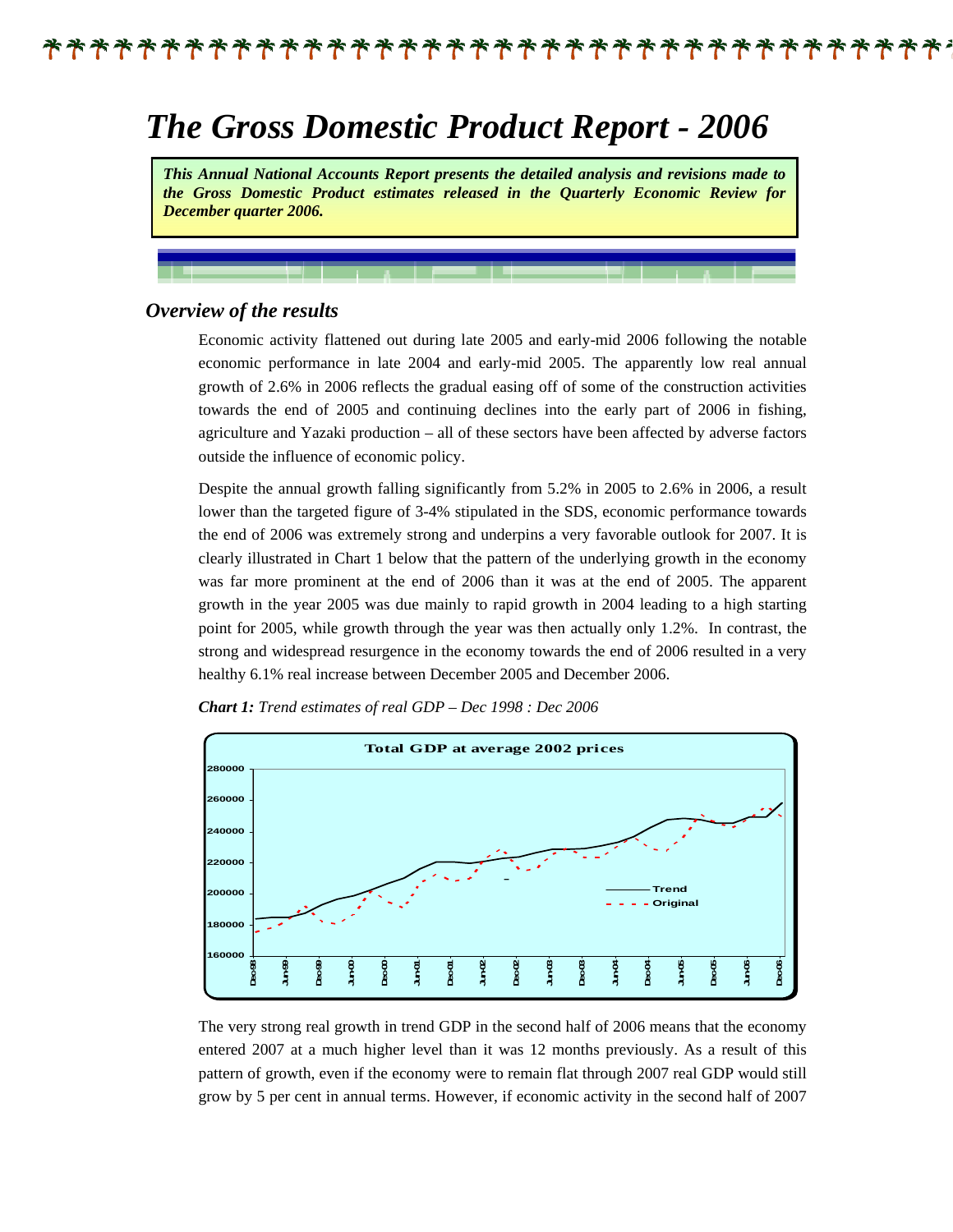\*\*\*\*\*\*\*\*\*\*\*\*\*\*\*\*\*\*\*

is boosted by activities related to the South Pacific Games, then real GDP growth for 2007 would be over 5%.

#### *GDP Level:*

Gross Domestic Product at current market prices for the year was estimated at \$1.25 billion, an increase of 8.5% compared to the revised nominal GDP of \$1.15 million in 2005. At this level, GDP per capita was \$6,972 tala (US\$2,631).

Real GDP reached \$1.02 billion in 2006, with latest data showing lead-in growth rates of 5.2%, 3.4% and 3.1% for 2005, 2004 and 2003 respectively. Monetary Sector production accounted for 87.4% of total production in 2006, and grew by 3.2% from the 2005 level. Real output in the Non-Monetary Sector, principally subsistence agriculture, declined by 1.6% over the 2005 level.

| (Million SAT)           | 2002  | 2003  | 2004   | 2005   | 2006   |
|-------------------------|-------|-------|--------|--------|--------|
| At current prices       | 885.0 | 949.2 | 1049.4 | 1151.7 | 1249.4 |
| At constant 2002 prices | 885.0 | 912.6 | 943.3  | 991.8  | 1017.2 |
| Real annual growth      | 1.8%  | 3.1%  | 3.4%   | 5.2%   | 2.6%   |

**Gross Domestic Product of Samoa, 2002 - 2006 Market Prices**

*Chart.2 Industry contributions to overall growth – 2006*



Commerce comprised the largest share of GDP (21.3% in 2006) and was the most important contributor to overall growth, accounting for 1.1 percentage points. This strong growth in Commerce reflects a substantial increase in consumer spending power, due mainly to public sector salary and wage

increases, coupled with the strong growth in remittances (up by 25% in 2006).

As illustrated in Chart 2, other industries making significant contributions were: Public Administration; Finance and Business Services; Transport and Communication; Construction, and Hotels and restaurants, contributing a collective 2.6% to growth in 2006. As shown above, some other industries made minor positive contributions to growth, while the Fishing industry made no contribution as it maintained its low level due to continued poor catches. There were negative contributions from Other Manufacturing (-1.0%), Agriculture (-0.5%) and Food and Beverage Manufacturing (-0.2%).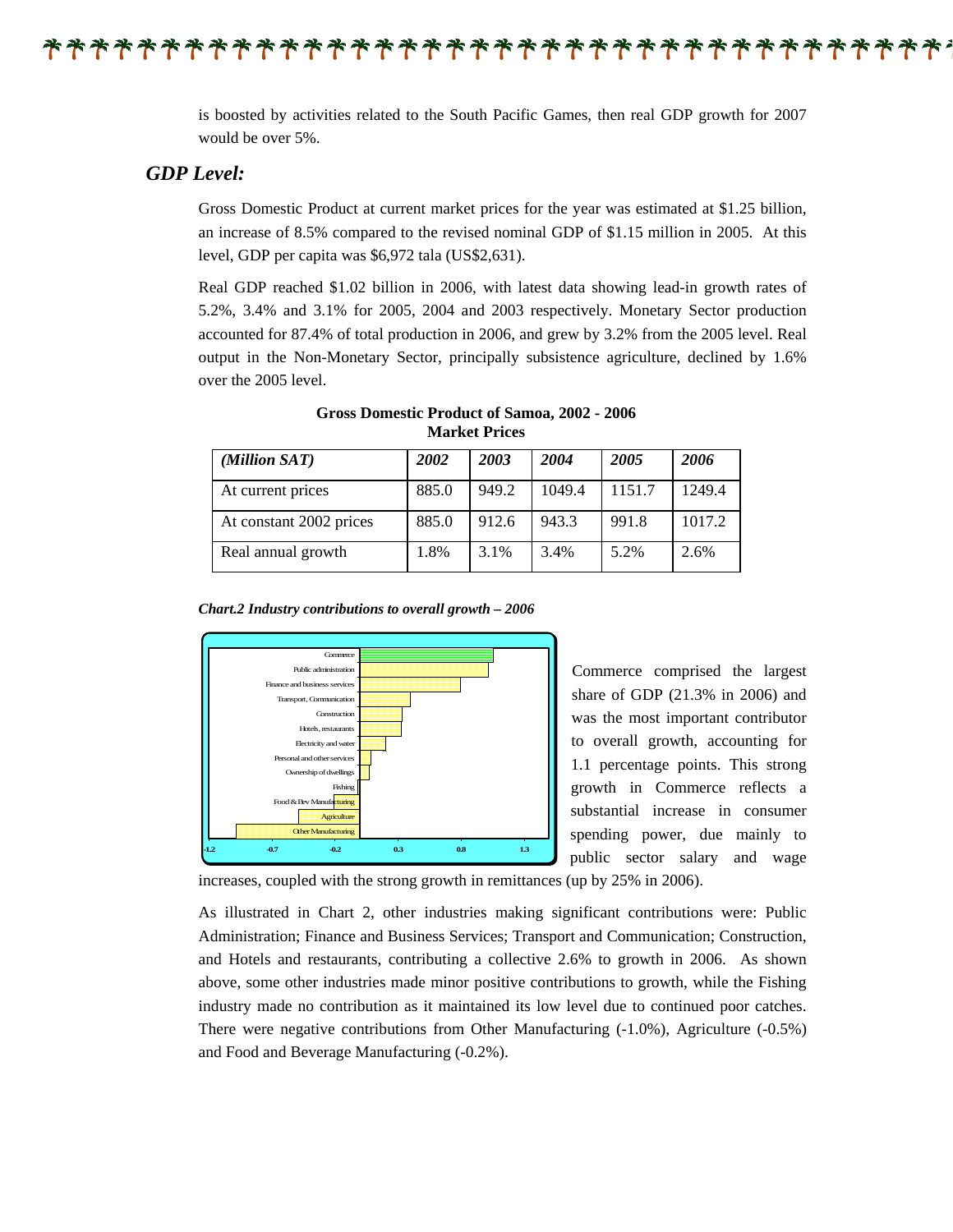### F\*\*\*\*\*\*\*\*\*\*\*\*\*\*\*\*\*\*\*\*\*\*\*\*\*\*\*\*\*

# **Summary of Results by Industry:**

# **2006**

#### **Agriculture:**

Agriculture production declined in nominal terms by 10.6% to accumulate a total value added of \$78.4 million. At this level, its share of GDP dropped from 7.6% in 2005 to 6.3%. This decline reflects a decrease in the quantity of agricultural produce supplied to the Fugalei Market – it was own by 18.6% compared to 2005. This substantial loss in agricultural production gave rise to a major increase in imports of substitutes such as rice, flour and other related food items – these increased in aggregate by 16.6% compared to 2005.

*Chart 3: Agriculture Value Added – Growth rates, 2002 – 2006* 



In real terms Agriculture production recorded a negative growth of 6.6%, after a notable achievement in 2005 that registered real growth of 15.5% compared to 2004. This severe turnaround translated into a negative 0.5% contribution to overall growth. The industry's disappointing performance was indicative of its vulnerability to the bad weather conditions that were experienced through most of 2006.

#### **Fishing:**

Fishing industry remained the leading exporter and comprised more than half of the total export value (53%). In 2006 the industry generated a total value added of \$63.9 million, a share of 5.1% of total GDP.

Illustrated in Chart 4, the Fishing industry has experienced a major and prolonged recession, with an average annual negative growth of 7.2% over the past 5 years. The production difficulties facing the industry were predominantly due to the apparent out-migration of the tuna species from Samoa's Exclusive Economic Zone exacerbated by frequently bad weather conditions. However, there were signs in late 2006 of a small resurgence – this along with some anecdotal evidence of better fish catches in 2007 offers the first hope for some years of a recovery in this industry which has significant potential to generate positive flow-on effects to the Samoan economy.

*Chart 4: Fishing Value Added – Quarterly Growth rates, 2002 – 2006* 



Shown in Chart 4 is the recent recovery of the industry with quarter on quarter growth rates of 4.9% and 4.2% in the September and December 2006, after a period of sustained recession. This latest recovery provided a significant offset to the big fall in early 2006, with the overall performance during the year leading to a slight decline of only 0.4% from 2005 – this fall was too small to make any impact on the overall growth in GDP.

#### **Food and Beverage Manufacturing:**

Food and Beverage Manufacturing activities in nominal terms have been consistently positive with an average annual percentage change of 10.5% in the past 4 years. However, in 2006 this industry's aggregated value added increased by only 1.9% to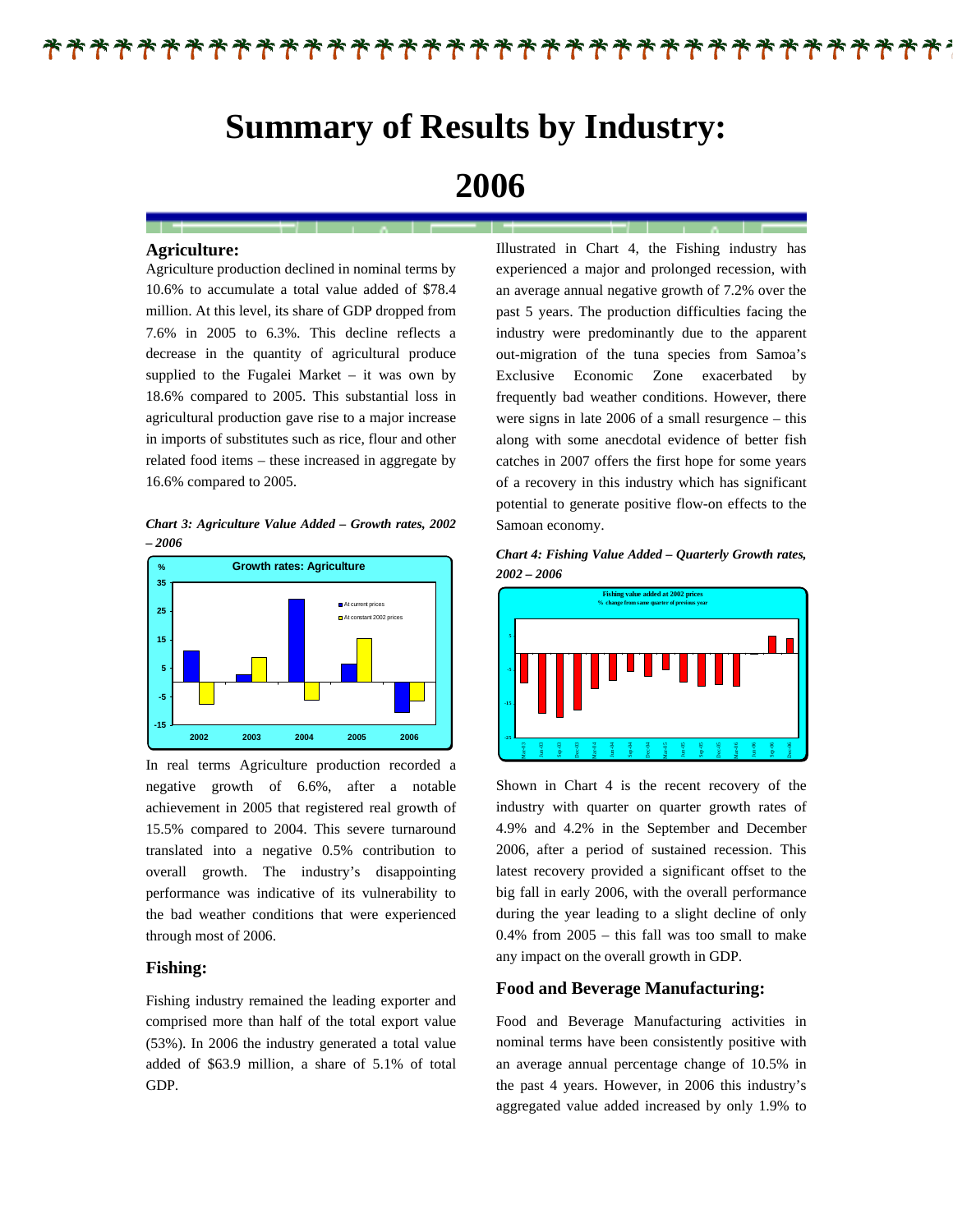\*\*\*\*\*\*\*\*\*\*\*\*\*\*\*\*\*\*\*\*\*\*\*\*\*\*\*\*\*\*\*

reach \$40.5 million – as a result its 3.2% share of GDP in 2006 was down slightly compared to the 3.5% in 2005, reflecting the faster growth in other industries.

In constant 2002 prices, production declined by 6.3% contributing a negative -0.2 percentage points to the overall growth. This poor performance came after very strong growth of 9.5% in 2005. The unfavourable performance was attributed to declines in production in some of the export processing companies, namely the nonu juice and nonu fruit, and a relatively flat year of production by Vailima that led to declining exports of beer. These three categories of exports fell in value during 2006 by 52%, 44% and 28%, respectively.





#### **Other Manufacturing:**

Other Manufacturing remained the third largest industry behind Commerce and Transport and Communication. This was despite its share of GDP declining significantly from 13.4% as in 2003 to 9.7% in 2006, with a total nominal value added of \$90.2 million.





This decline was also apparent in the values at constant 2002 prices, in which Other Manufacturing declined by 9.8% in 2006, following declines of 6.8% and 6.2% in 2004 and 2005 as shown in Chart 6. The weak performance by the third largest industry translated into a very significant negative contribution of 1.0 percentage points to the overall growth of GDP. Underpinning the very poor result was predominantly the very low production of the Yazaki company with its estimated value added declining by 13.5%, together with a slight decrease of 1.9% in the other segments of Non-food and beverage manufacturing.

#### **Construction:**

Construction remained at a high level in 2006, although growth flattened out somewhat from the very strong increases in 2004 and 2005. In current market prices, construction value added generated \$111.9 million with its share of total GDP at 9.0%.

Chart 7 clearly shows the huge shift in the levels from an average level of \$55 million in 2002 and 2003 to more than \$100 million in 2006. This significant increase in value added was translated into the ranking of construction going from being the eighth largest industry in 2002 to the fifth largest in 2006.

*Chart 7: Construction Value Added at Current and Constant 2002 market prices* 



In real terms, construction sector accumulated a total value added of \$87.7 million, a real increase of 3.9% compared to 2005, following notable achievements in 2004 and 2005 with increases of 35.6% and 13.7%, respectively. The growth in the industry has been stimulated by the ongoing construction works in preparation for the South Pacific Games, the Development Bank premises, and a range of major commercial and residential buildings. The sector is likely to slowdown in 2007 with the completion of these major works.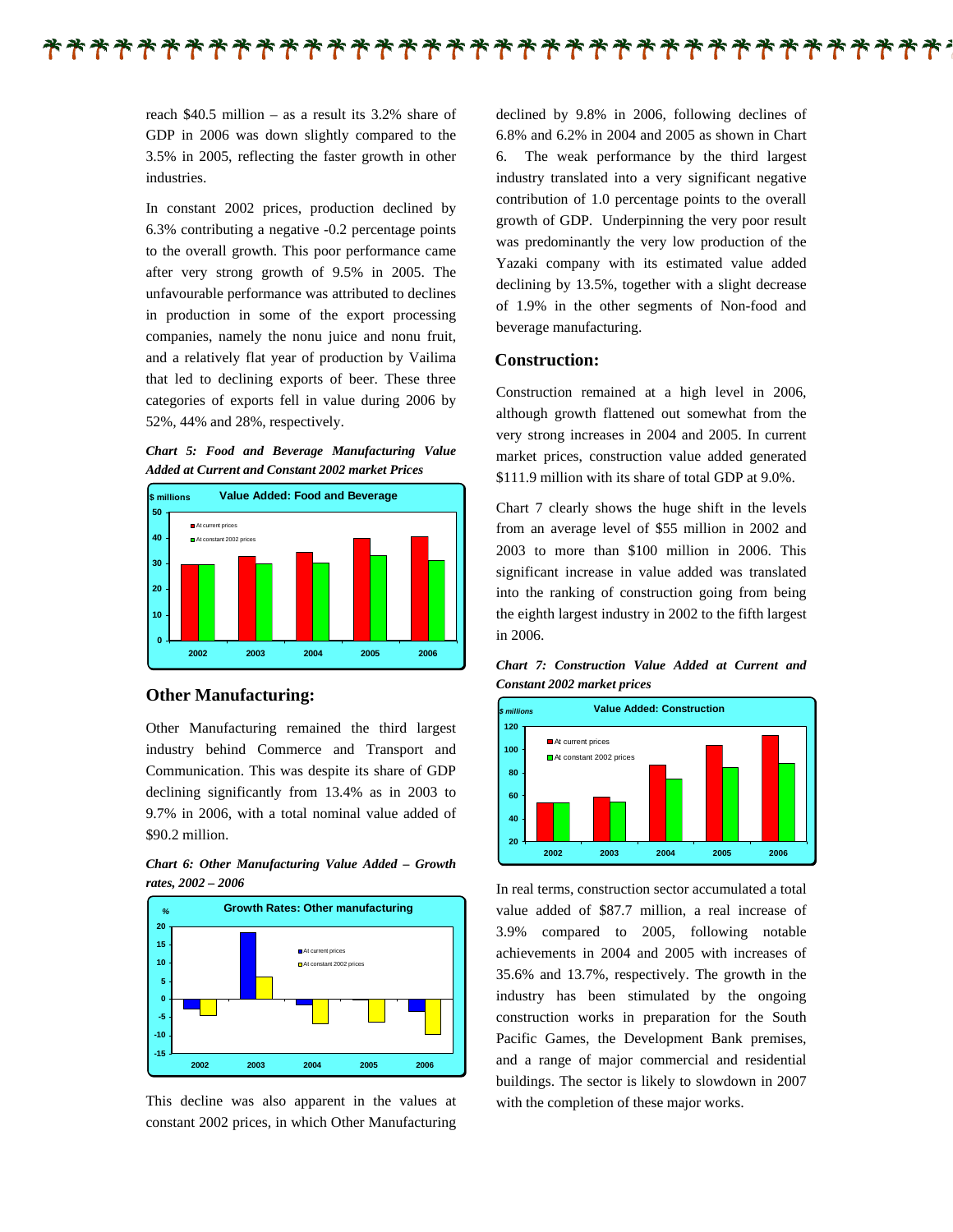#### **Electricity and Water:**

Electricity and Water Industry production was at \$58.2 million in 2006. Despite being one of the smaller industries in size with a share of 4.7% of GDP, its growth is vital in supporting growth in other sectors.

In 2006, the Electricity and Water Industry generated a value added of \$46.7 million in real terms, an increase of 4.4%, following the 3.7% growth in 2005. The outturn reflects the increasing demand for electricity for developments in most sectors of the economy,





including major construction works and the considerable number of new connections around the country and in the new settlement areas like Vaitele-Fou. Ongoing infrastructural and Institutional Strengthening works to improve water management and water quality throughout Samoa assisted the growth.

#### **Commerce:**

*Chart 9: Commerce Value Added at Current and Constant 2002 market prices* 



Commerce in nominal terms expanded at an average annual change of 11.5% in the past 5 years, reflecting the increasing monetarisation of the Samoan economy. During 2006 the industry accumulated a total value added of \$266.7 million in current market prices, an increase of 17.6% compared to the year 2005 and representing a share of 21.3% of total GDP.

In real terms, Commerce sector continued its pattern of steady growth with an increase of 5.4% in 2006. In combination with its major share of 19.9% of GDP, Commerce was the major contributor to the overall growth, adding 1.1 percentage points. This strong growth in Commerce was fuelled by increases in consumer incomes, with major factors being the general salary and wage increase and the very strong growth in remittances, which were up by 25% in 2006.

#### **Transport and Communication**

Transport and Communication activities have been and will continue to provide significant support to all sectors of the economy through the provision of information and technology, communication and transportation services. With such an important role the industry generated a nominal value added of \$153.1 million in 2006. Transport and Communication is the second largest industry behind Commerce, with a share of 12.3%.

*Chart 10: Transport and Communication – Growth rates, 2002 – 2006* 



In real terms, Transport and Communication total production was \$130.8 million, an increase of 3.1% compared to 2005 and contributing 0.4 percentage points to the overall growth. This growth was lower compared to the average annual growth in the past 4 years of 3.9%, although there was very strong growth towards the end of 2006 as Digicel rapidly expanded communication services.

#### **Hotels and Restaurants:**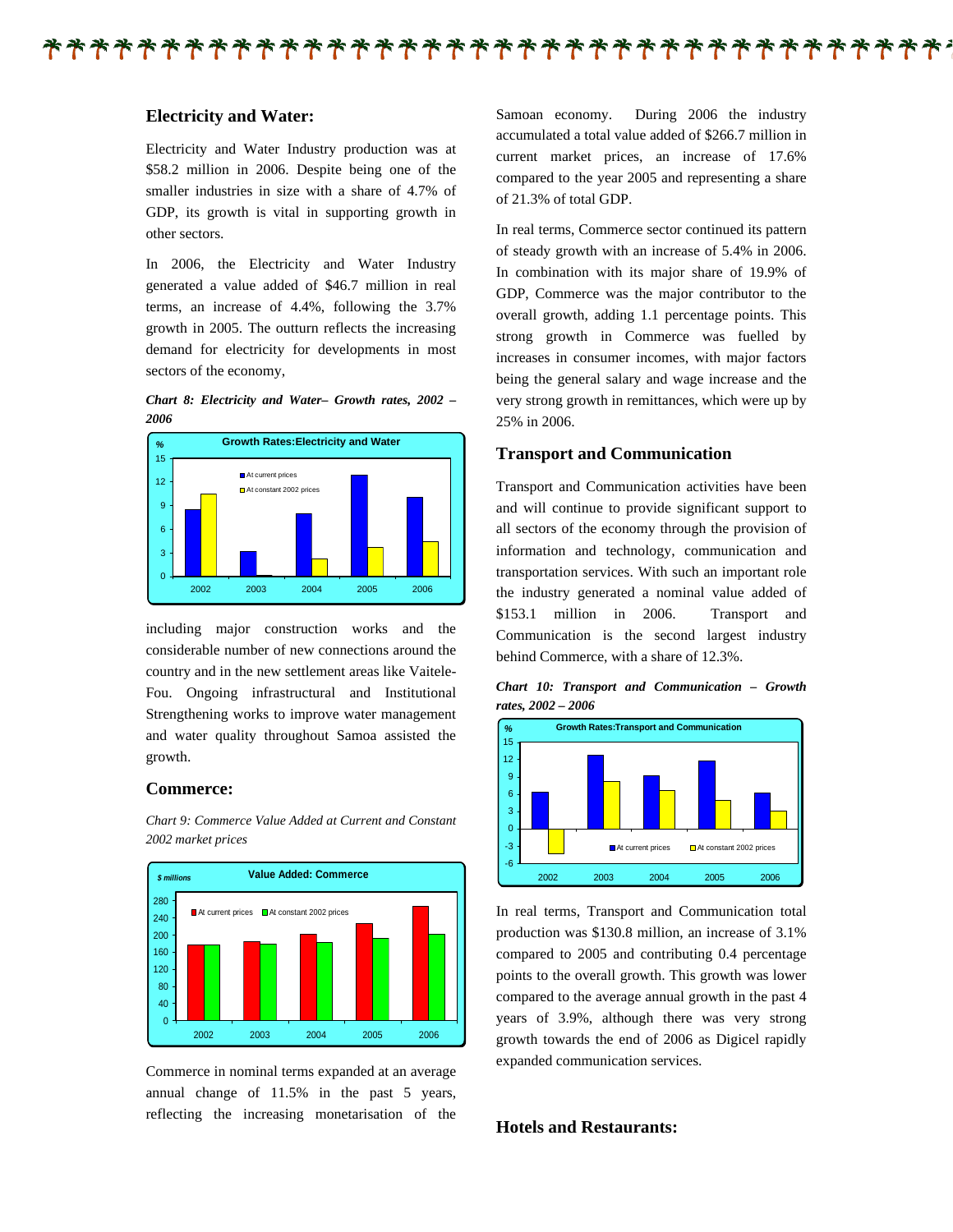

Hotels and Restaurants economic activity continued to grow in 2006, and the latest increase of 18.6% exceeding the marked increase of 17.2% in 2005, which had driven by occasions such as the Official Opening of the LDS Temple, church conferences, regional meetings, and the opening of the newly located Aggies Resort at Mulifanua.

Hotels and Restaurants total production in nominal terms stood at \$37.3 million in 2006.

*Chart 11: Hotels and Restaurants: Growth rates, 2002 – 2006* 



The industry, in constant 2002 prices, generated a total value added of \$29.7 million, up by 12.2% compared to the previous year. Despite being small with a share of only 3.0% of GDP, this strong growth in Hotels and Restaurants has considerable potential to generate employment benefits for the rural areas, as well as generating benefits that could filter down to other sectors of the economy; community activities in particular.

#### **Finance and Business Services**

The Finance and Business Services sector has been the most consistent and fastest growing industry in the Samoan economy, recording an average annual growth rate in the past 5 years of 8.3%.

*Chart 12: Finance and Business Services Value Added at Current and Constant 2002 market prices* 



Chart 12 clearly shows the steady increase in the industry's production level at both current and constant market prices from 2002 to 2006. Value added in nominal terms generated by the industry in 2006 was \$117.2million.

In constant 2002 prices, this industry generated a total value added in of \$102.6 million, an increase of 8.3% compared to 2005, and contributing 0.8 percentage points to overall GDP growth. This prominent growth is indicative of the expanding numbers of businesses offering financial services, increasing demand for credit in the banking system, complemented by growth in the high value added professional services such as legal and accountancy firms, business management consultancy, architectural and engineering, real estate and other professional services.

#### **Personal and Other Services**

Personal and Other Services have continued to contribute significantly to the Samoan economy as a result of economic structural changes, together with the change in peoples' lifestyle. Value added generated by the industry in 2006 added up to \$64.5 million, and comprised a share to GDP of 5.2%.

*Chart 13: Personal and other Services Value Added at Current and Constant 2002 market prices* 



In constant 2002 prices, the Personal and Other Services industry grew by 1.6% and contributing 0.1 percentage points to overall growth in the year 2006. This industry has grown at an annual average rate of 1.9% over the past 5 years.

#### **Public Administration**

Public Administration is the  $6<sup>th</sup>$  largest industry in the economy. In 2006, general government value added that being the total salaries and wages plus other forms of remuneration added up to \$104.4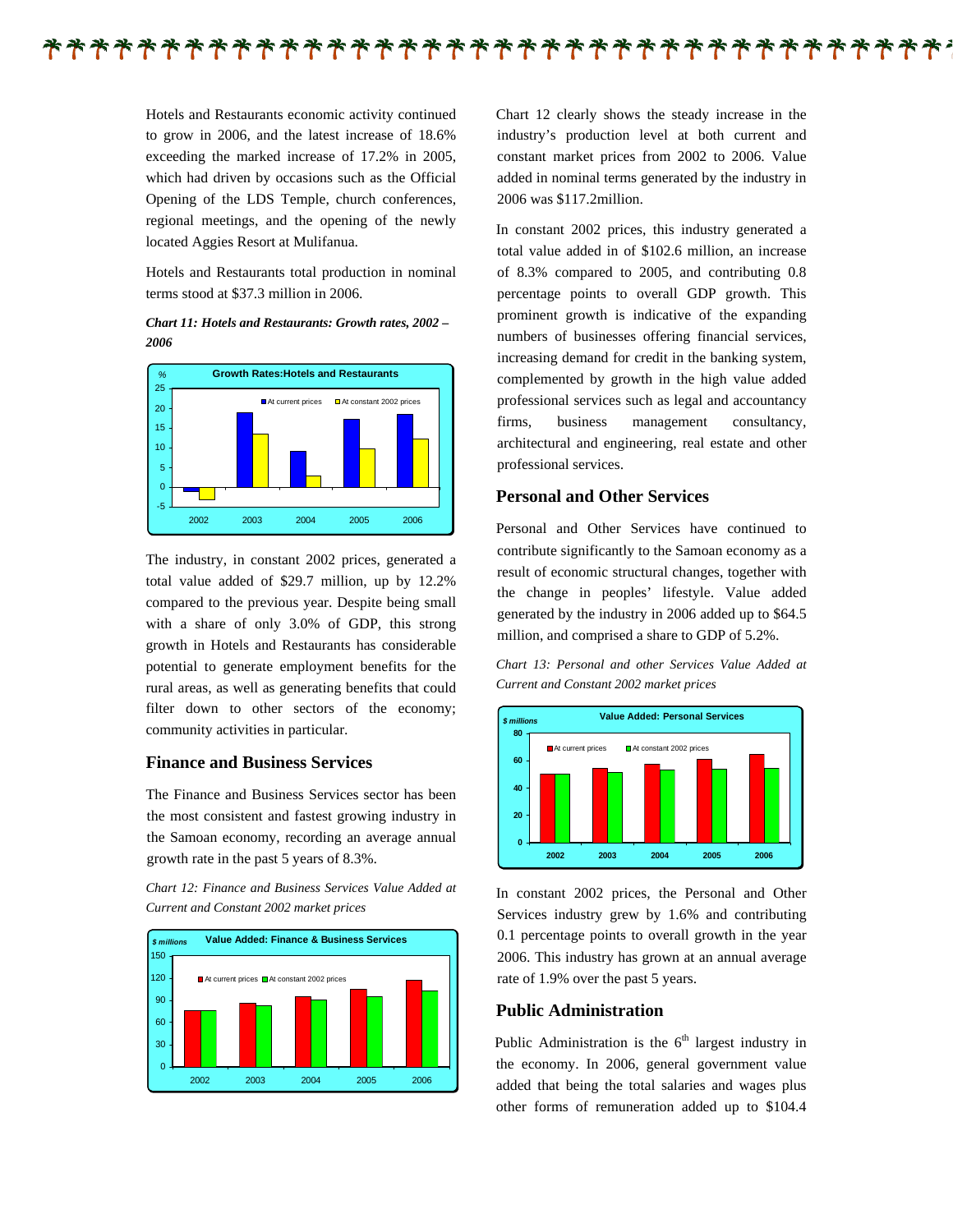#### $\ddot{\phantom{a}}$

million, to represent a share of 8.4% of GDP at current prices.

*Chart 14: Public administration Value Added at Current and Constant 2002 market prices* 



In constant 2002 prices, value added by public administration was \$100.5 million in 2006, leading to a positive contribution of 1.0 percentage points to growth in GDP.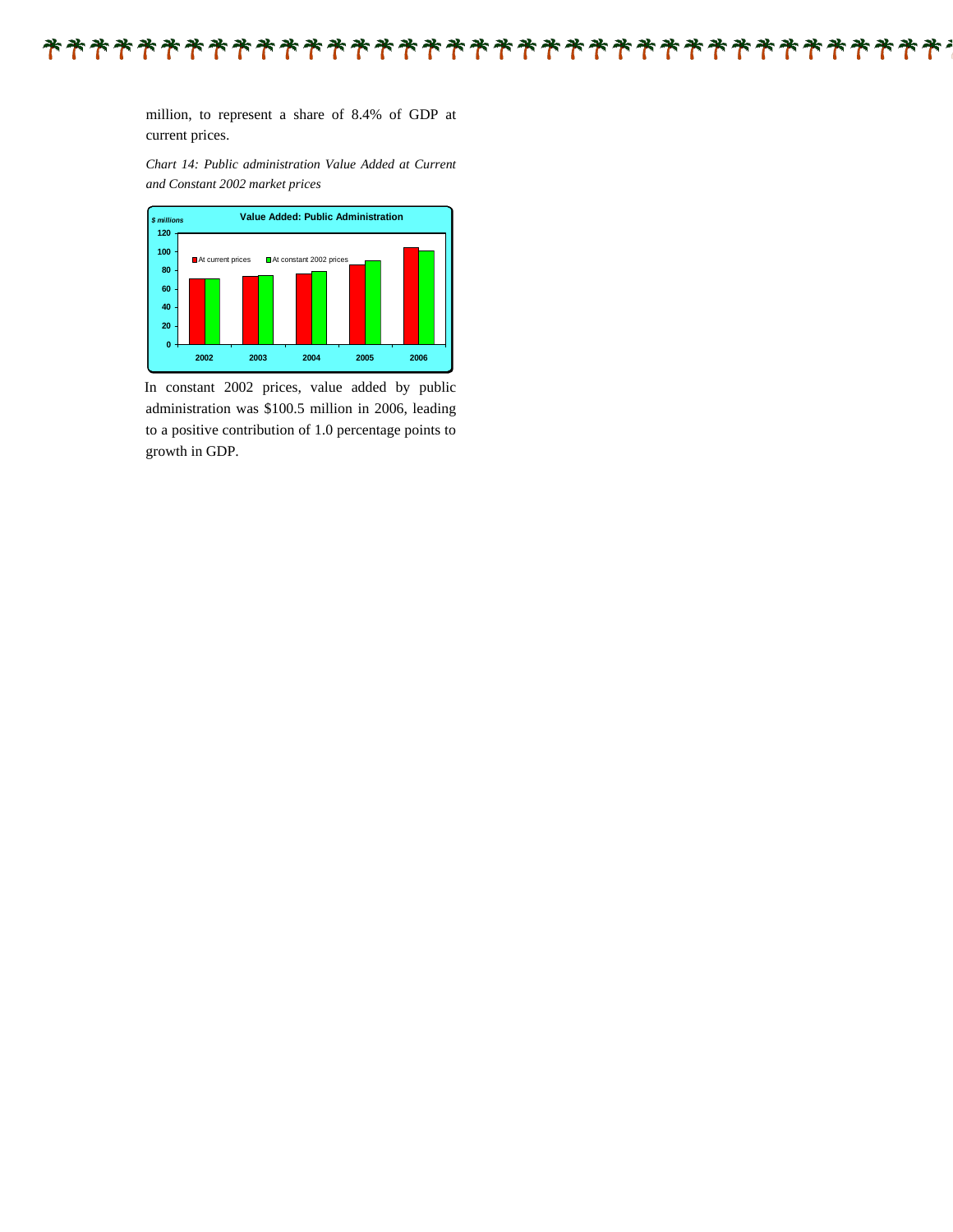### **Table 3: GDP by industry - percentage distribution**

|                                        | 2002   | 2003   | 2004   | 2005   | 2006   | Average<br>2002:2006 | $Mar-02$ | $Jun-02$ | $Sep-02$ | $Dec-02$ | Mar-03 | Jun-03 |
|----------------------------------------|--------|--------|--------|--------|--------|----------------------|----------|----------|----------|----------|--------|--------|
| At current prices                      |        |        |        |        |        |                      |          |          |          |          |        |        |
| <b>Agriculture</b>                     | 7.0    | 6.7    | 7.9    | 7.6    | 6.3    | 7.1                  | 7.6      | 7.7      | 6.9      | 6.0      | 6.4    | 6.6    |
| Fishing                                | 7.7    | 6.1    | 5.8    | 5.2    | 5.1    | 5.9                  | 7.6      | 8.0      | 7.6      | 7.4      | 6.6    | 6.1    |
| Food & Beverages manufacturing         | 3.4    | 3.5    | 3.3    | 3.5    | 3.2    | 3.4                  | 3.2      | 3.3      | 3.3      | 3.6      | 3.5    | 3.4    |
| Other manufacturing                    | 12.2   | 13.4   | 12.0   | 10.9   | 9.7    | 11.5                 | 11.5     | 11.9     | 12.5     | 12.7     | 12.7   | 14.3   |
| Construction                           | 6.1    | 6.2    | 8.2    | 9.0    | 9.0    | 7.8                  | 6.2      | 6.2      | 6.1      | 5.9      | 5.9    | 5.9    |
| <b>Electricity and water</b>           | 4.8    | 4.6    | 4.5    | 4.6    | 4.7    | 4.6                  | 5.0      | 4.8      | 4.8      | 4.4      | 4.9    | 4.7    |
| <b>Commerce</b>                        | 19.9   | 19.4   | 19.2   | 19.7   | 21.3   | 20.0                 | 19.7     | 19.8     | 19.9     | 20.3     | 20.1   | 19.7   |
| Hotels, restaurants                    | 2.3    | 2.6    | 2.6    | 2.7    | 3.0    | 2.7                  | 2.3      | 2.3      | 2.3      | 2.4      | 2.5    | 2.5    |
| <b>Transport, Communication</b>        | 11.8   | 12.4   | 12.3   | 12.5   | 12.3   | 12.3                 | 11.8     | 10.8     | 12.0     | 12.6     | 12.3   | 11.4   |
| <b>Public administration</b>           | 8.0    | 7.8    | 7.3    | 7.5    | 8.4    | 7.8                  | 8.2      | 8.2      | 7.9      | 7.8      | 8.0    | 7.9    |
| <b>Finance and business services</b>   | 8.6    | 9.0    | 9.1    | 9.1    | 9.4    | 9.1                  | 8.5      | 8.7      | 8.7      | 8.5      | 8.6    | 9.0    |
| <b>Less: Enterprise share of FISIM</b> | $-1.2$ | $-1.2$ | $-1.3$ | $-1.2$ | $-1.2$ | $-1.2$               | $-1.2$   | $-1.2$   | $-1.1$   | $-1.1$   | $-1.2$ | $-1.3$ |
| Ownership of dwellings                 | 3.8    | 3.8    | 3.7    | 3.7    | 3.7    | 3.7                  | 3.7      | 3.8      | 3.7      | 3.8      | 3.9    | 3.9    |
| Personal and other services            | 5.7    | 5.7    | 5.5    | 5.3    | 5.2    | 5.4                  | 5.7      | 5.7      | 5.6      | 5.7      | 5.8    | 5.9    |
| <b>Total GDP</b>                       | 100.0  | 100.0  | 100.0  | 100.0  | 100.0  | 100.0                | 100.0    | 100.0    | 100.0    | 100.0    | 100.0  | 100.0  |
| At constant 2002 prices                |        |        |        |        |        |                      |          |          |          |          |        |        |
| <b>Agriculture</b>                     | 7.0    | 7.4    | 6.7    | 7.4    | 6.7    | 7.0                  | 7.2      | 6.8      | 7.0      | 7.0      | 7.7    | 7.1    |
| Fishing                                | 7.7    | 6.3    | 5.6    | 4.9    | 4.8    | 5.8                  | 7.6      | 8.0      | 7.6      | 7.5      | 6.6    | 6.4    |
| Food & Beverages manufacturing         | 3.4    | 3.3    | 3.2    | 3.4    | 3.1    | 3.3                  | 3.2      | 3.3      | 3.3      | 3.5      | 3.4    | 3.2    |
| Other manufacturing                    | 12.2   | 12.5   | 11.3   | 10.1   | 8.9    | 10.9                 | 11.7     | 12.2     | 12.4     | 12.3     | 11.9   | 13.4   |
| Construction                           | 6.1    | 6.0    | 7.9    | 8.5    | 8.6    | 7.5                  | 6.3      | 6.2      | 6.0      | 5.7      | 5.8    | 5.7    |
| <b>Electricity and water</b>           | 4.8    | 4.6    | 4.6    | 4.5    | 4.6    | 4.6                  | 4.9      | 4.9      | 4.9      | 4.4      | 4.7    | 4.8    |
| <b>Commerce</b>                        | 19.9   | 19.5   | 19.3   | 19.4   | 19.9   | 19.6                 | 19.7     | 19.9     | 19.8     | 20.3     | 20.4   | 20.1   |
| Hotels, restaurants                    | 2.3    | 2.6    | 2.6    | 2.7    | 2.9    | 2.6                  | 2.3      | 2.4      | 2.3      | 2.4      | 2.5    | 2.5    |
| <b>Transport, Communication</b>        | 11.8   | 12.4   | 12.8   | 12.8   | 12.9   | 12.6                 | 11.9     | 10.9     | 12.0     | 12.5     | 12.2   | 11.3   |
| <b>Public administration</b>           | 8.0    | 8.2    | 8.4    | 9.1    | 9.9    | 8.8                  | 8.1      | 8.2      | 8.0      | 7.9      | 8.2    | 8.3    |
| <b>Finance and business services</b>   | 8.6    | 9.1    | 9.6    | 9.6    | 10.1   | 9.4                  | 8.5      | 8.8      | 8.7      | 8.4      | 8.5    | 9.0    |
| <b>Less: Enterprise share of FISIM</b> | $-1.2$ | $-1.2$ | $-1.2$ | $-1.2$ | $-1.2$ | $-1.2$               | $-1.2$   | $-1.2$   | $-1.1$   | $-1.1$   | $-1.2$ | $-1.2$ |
| Ownership of dwellings                 | 3.8    | 3.7    | 3.7    | 3.6    | 3.5    | 3.6                  | 3.8      | 3.8      | 3.7      | 3.6      | 3.8    | 3.8    |
| <b>Personal and other services</b>     | 5.7    | 5.6    | 5.7    | 5.4    | 5.4    | 5.5                  | 5.9      | 5.8      | 5.6      | 5.4      | 5.6    | 5.7    |
| <b>Total GDP</b>                       | 100.0  | 100.0  | 100.0  | 100.0  | 100.0  | 100.0                | 100.0    | 100.0    | 100.0    | 100.0    | 100.0  | 100.0  |
|                                        |        |        |        |        |        |                      |          |          |          |          |        |        |
| Selected measures of production:       |        |        |        |        |        |                      |          |          |          |          |        |        |
| At current prices-                     |        |        |        |        |        |                      |          |          |          |          |        |        |
| Non-monetary                           | 14.1   | 13.6   | 14.4   | 13.8   | 12.9   | 13.7                 | 14.8     | 15.0     | 13.9     | 12.8     | 13.6   | 13.8   |
| Monetary - total                       | 85.9   | 86.4   | 85.6   | 86.2   | 87.1   | 86.3                 | 85.2     | 85.0     | 86.1     | 87.2     | 86.4   | 86.2   |
| <b>Monetary</b> - restricted scope     | 77.0   | 76.4   | 77.1   | 78.9   | 80.8   | 78.2<br>76.0         | 76.8     | 76.3     | 76.9     | 77.7     | 76.8   | 75.5   |
| At constant 2002 prices-               |        |        |        |        |        |                      |          |          |          |          |        |        |
| Non-monetary                           | 14.1   | 13.8   | 13.1   | 13.1   | 12.6   | 13.3                 | 14.6     | 14.3     | 13.9     | 13.6     | 14.0   | 13.9   |
| Monetary - total                       | 85.9   | 86.2   | 86.9   | 86.9   | 87.4   | 86.7                 | 85.4     | 85.7     | 86.1     | 86.4     | 86.0   | 86.1   |
| <b>Monetary</b> - restricted scope     | 77.0   | 76.9   | 78.9   | 80.1   | 81.7   | 79.0                 | 76.9     | 76.8     | 77.0     | 77.2     | 77.0   | 76.0   |